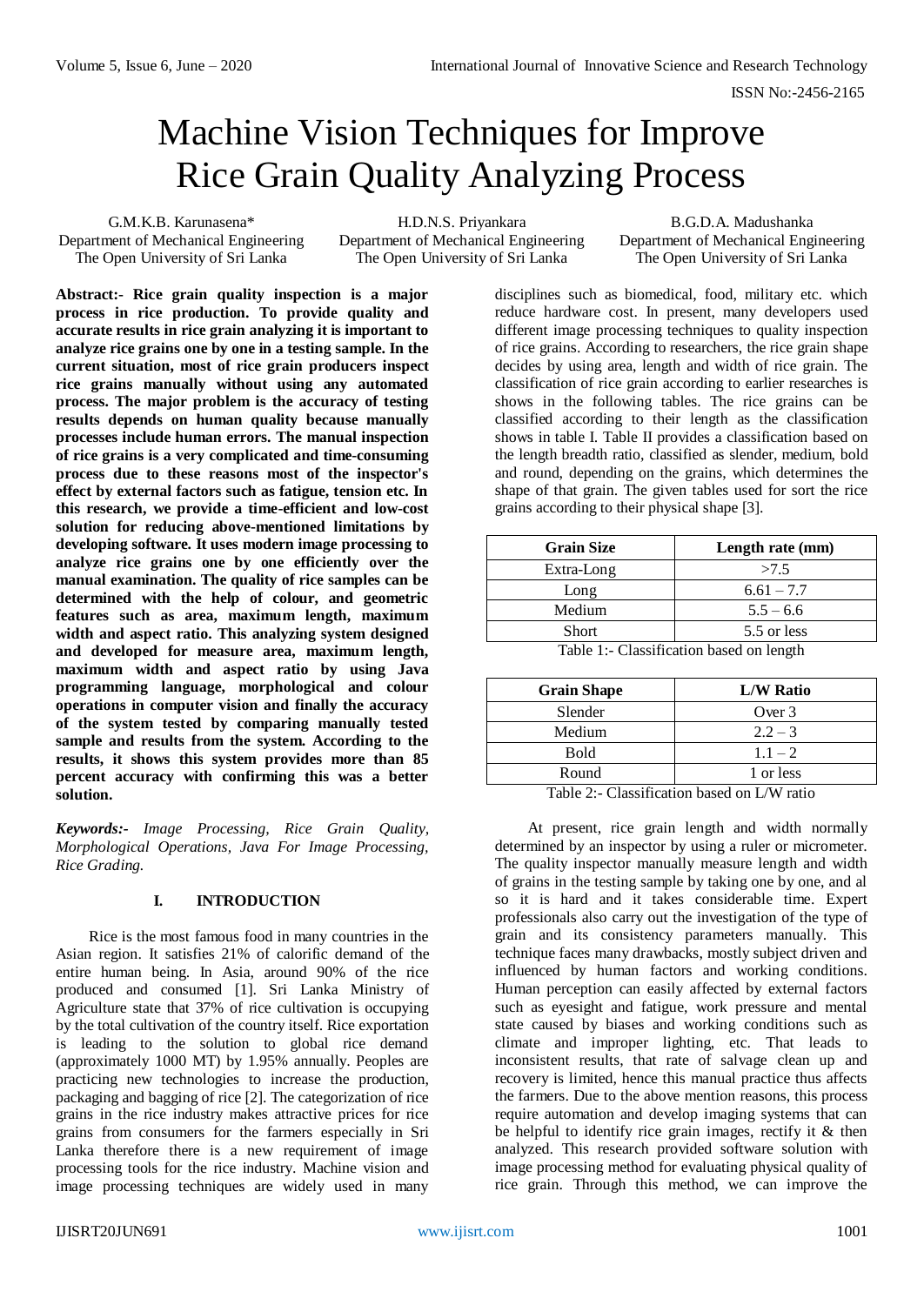#### ISSN No:-2456-2165

accuracy of inspection results and results can obtain minimum time. There are some unsolved problems remains in the use of image processing techniques for rice grading process such as unwanted lighting conditions from the environment and more filtration can cause deviation on results [3]. In this research, we use regulated light condition and uniform context for removing drawbacks mentioned above. The maximum grain length (major axis) and maximum width (minor axis) found by using morphological operations on each rice grain in sample and measure the L/W ratio. Then by applying grading formula, system grades rice grains in the given sample. The grading process done by according to rice grain standards mentioned in earlier researches. In addition, we are rating rice grains according to their region (area) in this research. Therefore first we calculate average area of pretested quality rice grain sample and calibrate the software an according to this average value we were detect low quality rice grins according to their area. Furthermore the theories and algorithms are used for proposed system approach explain in below.

# **II. RELATED WORKS**

Different applications in the field of image processing was document in agriculture, biomedical engineering, food and drug industries, and many others. Image processing techniques to identify plants and background pixels in images of rice plants acquired in a field experiment developed. Rice is one of the world's main food crops, and is cultivated throughout the world. Rice is comparatively high in caloric value and rice protein has a good balance of the essential amino acids. Historically and now through planned breeding, each grain type is associated with specific milling, cooking and processing characteristics [3]. There are several varieties of each type of grain in commercial production and new ones are constantly being produce and released. Techniques developed to calculate the quality of the grain sample based on it; samples can be grade with respect to productivity and price. The sample standard has also proved its value in the breeding of cereals. The standard of the samples has also proved its value in cereal breeding. Herath, proposed Matlab solution for filter and classify four types of rice in a grain mixture. Rice sample represents the four varieties of rice grains (Red Basmati, White Basmati, Red Samba and White Samba) mix in together by using image processing [4]. Some researchers conclude, There are some different factors to determine the rice grain quality such as size, shape, colour, texture and to detect the given parameter, Several image processing techniques have been employed to make rice grading more effective such as the classification based on RGB, greyscale and intensity values from the image acquired [5]. The image acquisition process is the most important part because the noises of the input image directly affect the final results therefor some researchers used a black background for image acquisition process and they mentioned image processing performance can be improved due to black background [6]. J.S. Aulakh and V.K. Banga examined the pureness of the rice sample depends on a rice grain. The types of food grains and their consistency rapidly evaluated by human inspectors by visual

inspection. According to the paper, human inspector's decision-making capabilities may be subject to external influence like fatigue, vengeance, bias etc. They provide image-processing solution to identify any broken grains mixed by using a desktop scanner [7]. According to the literature lots of research works done on grading different types of food-grains but there are less amount of researches conducted on rice grain grading. Therefore, we need to replace the manual rice grading process by using an automated process, therefore we identify the problem as design and implement of speed and cost effective method for rice grading by extracting the features of the grain such as width, length, area from the images obtained the grains by using digital image processing technique.

#### **III. METHODOLOGY**

This section mainly focused on, design and development of proposed rice grain analyzing software. In this system, the quality analyzing process done by according to physical properties of rice grains i.e. grain width, length and area using image-processing techniques. The parameters we used to rice grain grading:

- $\triangleright$  Average length of rice sample.
- $\triangleright$  Length of each rice grain.
- $\triangleright$  Average L/W ratio of rice sample.
- $\triangleright$  Average L/W ratio each rice grain.
- $\triangleright$  Rice quality analysis according to area.

According to the above parameters, we developed methodology to rice grain grading by using some image processing techniques. The steps of proposed methodology is shows in Fig. 1.



Fig 1:- Flow Diagram for Image Processing Algorithm

# *A. Image Acquisition*

The image acquisition part is the most important part of the grain analyzing process because it directly affects the result of the process due to the image quality of rice grain samples. It is important to eliminate noises from the external environment to proper results. The image acquisition process generates a three-dimensional array according to red, green, blue values between 0-255. The input images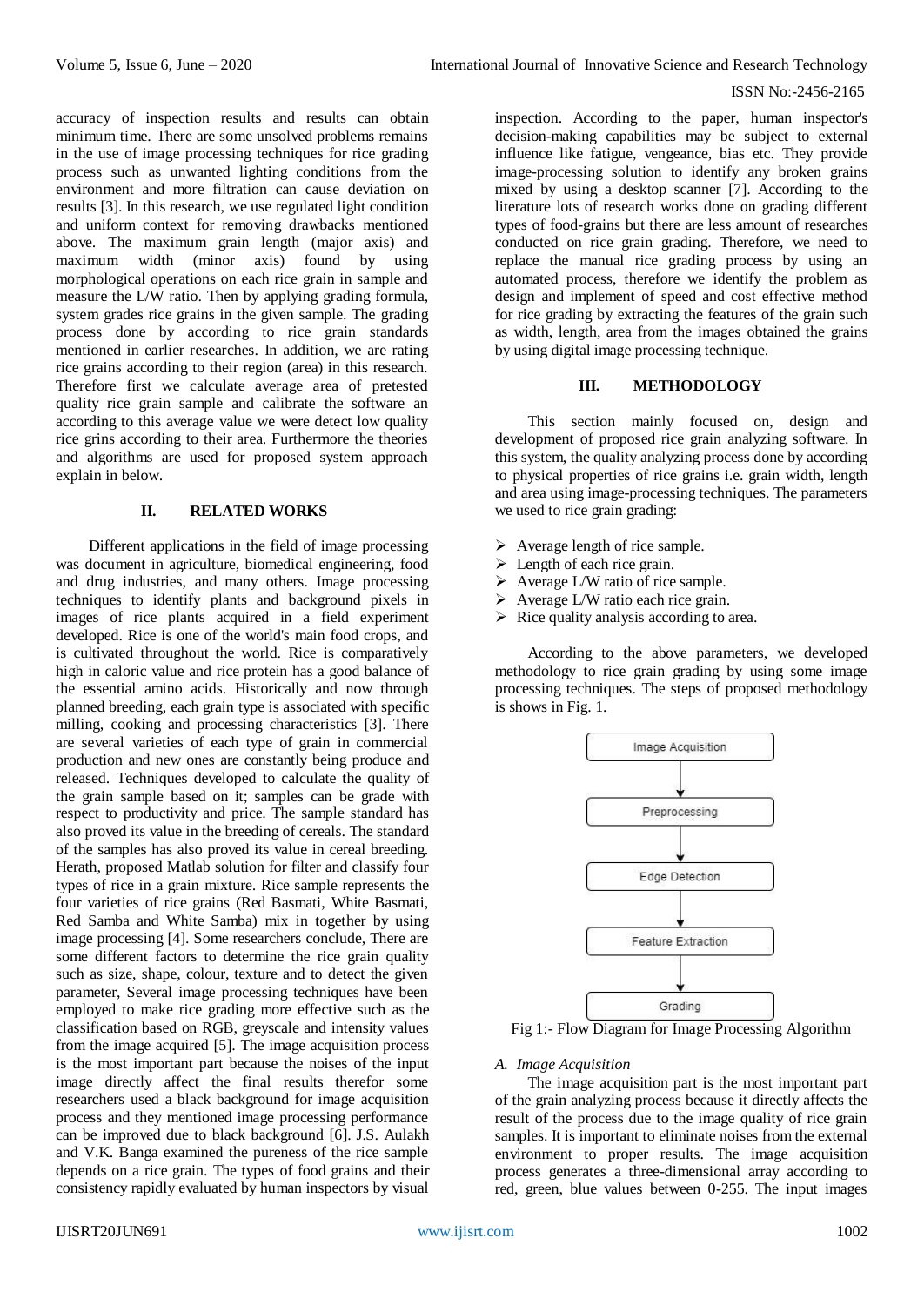#### ISSN No:-2456-2165

captured using a USB colour camera with a  $640 \times 480$ pixels resolution as shown in Fig. 3. The Fig. 2 shows the physical setup used for image acquisition process. This setup mainly integrated with front lighting system [8] for maintain continues lighting condition and remove unwanted lighting noises and the rice samples placed inside the light box.



Fig 2:- Image Acquisition Setup



Fig 3:- Input Image

# *B. Image Preprocessing-Gray scale image*

The captured image saved using the colour camera which saved in the three dimensional RGB (red, green, blue) colour space. Then the image will have to convert to greyscale. The greyscale images consist of pixels with an intensity range of pixel value between 0 and 255, as shown in Fig.4. The greyscale conversion reduces the algorithm processing time and complexity of RGB to greyscale conversion. During the conversion, the pixel intensity differed depending on the different grain colours.



Fig 4:- Grey Scale Image

# *C. Image Preprocessing-Binary image*

Then the greyscale image transformed into the binary image, as shown in Fig. 5. It contains only black (binary value 0) and white pixels (binary value 1). The binary image generates by performing the Threshold function on the greyscale image. Due to this thresholding, we can subtract rice grain areas from the main background for feature extraction.



Fig 5:- Binary Image

Furthermore the areas of grains extract from background by identifying pixels that are consists value of binary value one.

#### *D. Edge Detection*

The edge detection algorithm used to find out the boundaries of rice grains in the binary converted image as shown in Fig. 5. In this research, we used border (contours) following algorithm [9]. In shape analysis, object detection and recognition processes the object contour is the main requirement because the contour indicates the object boundary. The detected contours are marked (green colour border) on sample image as shown in Fig. 6. Next, we extract features of rice grains by sing these contours.



Fig 6:- Edges (contours) detected rice grains

#### *E. Image Preprocessing*

After finding contours, the algorithm finds the morphological properties of every rice grain using defined functions from the binary converted image. Morphological features included area, major axis length (L) and minor axis length (W) as shown in Fig. 7 extracted from images of rice grains.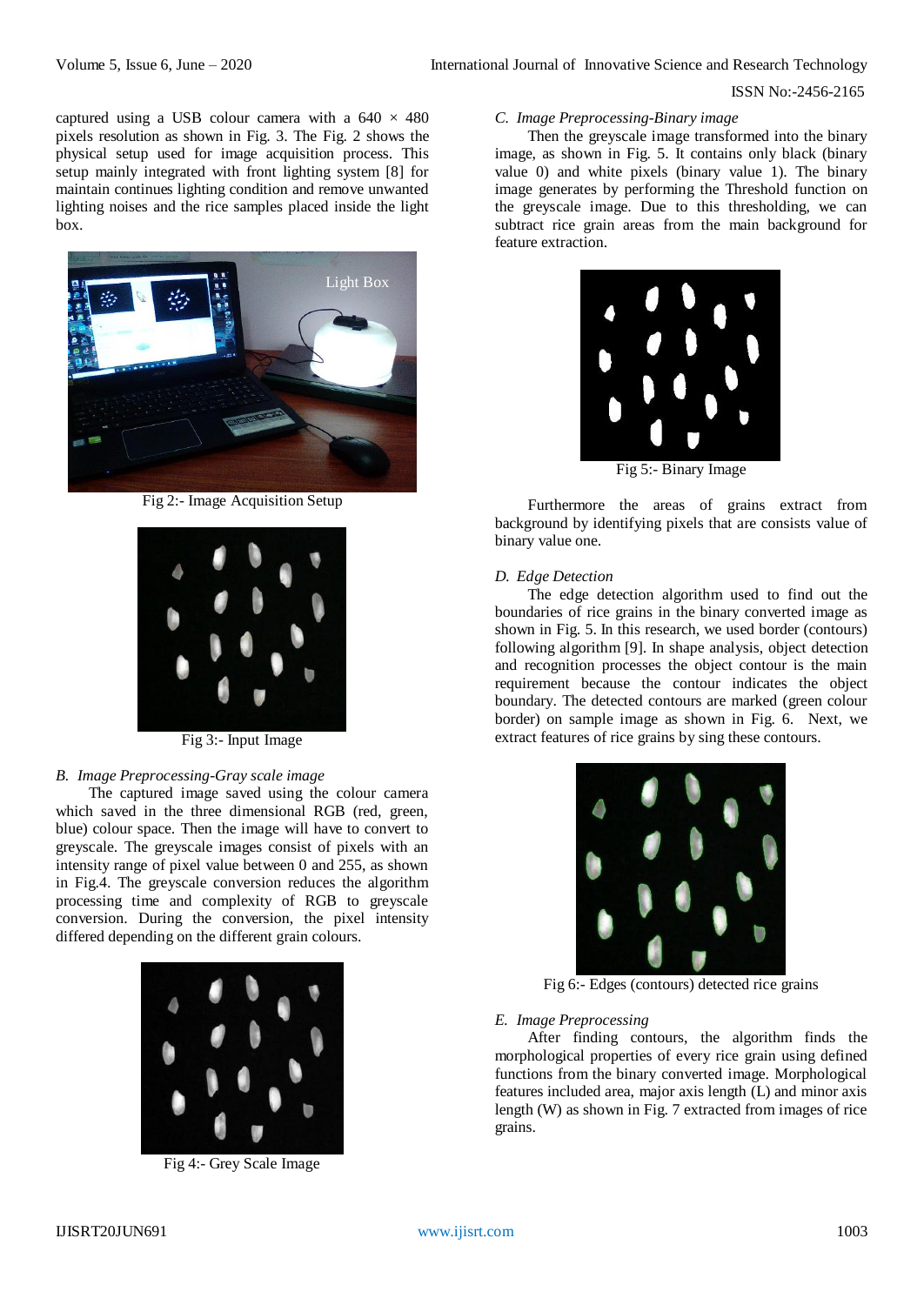ISSN No:-2456-2165



Fig 7:- Edge (contour) detected rice grain, L is the major axis length and W is minor axis length

# *Maximum Length (Major axis length)*

It was the distance between the endpoints of the longest line (L) as shown in Fig. 7 that drawn through the rice grain. The major axis length (L) found by calculating the pixel distance between every combination of pixels in the grain contour.

# *Maximum Width (Minor axis length)*

The minor axis (W) is the maximum distance between endpoints of the line as shown in Fig. 7 that drawn through the rice grain while maintaining perpendicularity with the major axis (L).

#### *Area*

This refers to the amount white of pixels in the region. The white pixel-counting algorithm used for calculate white pixels inside the rice grain area and calculate pixels on rice grain boundary (mm²/pixel). The individual pixel area was calibrate by using known  $20\times20$  (mm<sup>2</sup>/pixel) square area.

# **IV. GRAPHICAL USER INTERFACE**

The GUI (graphical user interface) is a computer software framework with interactive visual components. GUI shows objects conveying knowledge, and represents actions that the user may take. In this research, we used Java SE platform to develop this application so it can run any operating system such as Windows, Linux, etc. The developed GUI for the proposed method shows in Fig. 8. The visibility value (visibility slider shown in Fig. 8) use to set threshold value for generate binary image and this threshold value should set manually by user until the system identify rice grain border. In processed view, the green squares indicates accepted rice grains and red squares indicates rejected rice grains according to their 2D area. The all other parameters (count, L/W ratio, length, area) measured by the system indicates on GUI. Therefore, it reduce measuring time and user can easily get idea about rice sample.



Fig 8:- Developed graphical user interface

# **V. RESULTS AND DISCUSSION**

The numerical result of the proposed system presented in the following tables. The table I and table II represents the generated values of the proposed system. For the validation of the accuracy of the system, we tested and compared manually measured values and system measured values. The evaluation of the proposed system done by using four categories of rice grains, with total rice grain 40 in quantity. In the table **3**, it presents four types of numerical results of the rice grain such as Extra-Long, Long, Medium and Short.

| Category       | <b>Sample</b><br><b>Size</b> | <b>Manual</b><br>(mm) | <b>System</b><br>(mm) | <b>Error</b><br>$(\%)$ | Accurate<br>$($ %) |
|----------------|------------------------------|-----------------------|-----------------------|------------------------|--------------------|
| Extra-<br>Long | 10                           | 7.7                   | 7.58                  | 12                     | 88                 |
| Long           | 10                           | 6.9                   | 6.77                  | 13                     | 87                 |
| Medium         | 10                           | 6                     | 5.88                  | 12                     | 88                 |
| Short          | 10                           | 4.5                   | 4.35                  | 15                     | 85                 |

Table 3:- Results of tested sample – Average length of rice grains

The results presented in table 3 shows average length measured by manual and developed system. It shows the system gives more than 85% of accurate value for grain length. In the following table 4 , it presents four types of numerical results of the rice grain such as Slender, Medium, Bold and Round.

| Category       | <b>Sample</b><br><b>Size</b> | <b>Manual</b> | <b>System</b> | Error<br>$(\%)$ | <b>Accurate</b><br>$\left( \frac{9}{0} \right)$ |
|----------------|------------------------------|---------------|---------------|-----------------|-------------------------------------------------|
| Extra-<br>Long | 10                           | 3.5           | 3.43          |                 | 93                                              |
| Long           | 10                           | 2.6           | 2.55          |                 | 95                                              |
| Medium         | 10                           | 1.8           | 1.75          |                 | 95                                              |
| Short          | 10                           | 0.9           | 0.84          |                 | 94                                              |

Table 4:- Results of tested sample – Average L/W ratio of rice grains